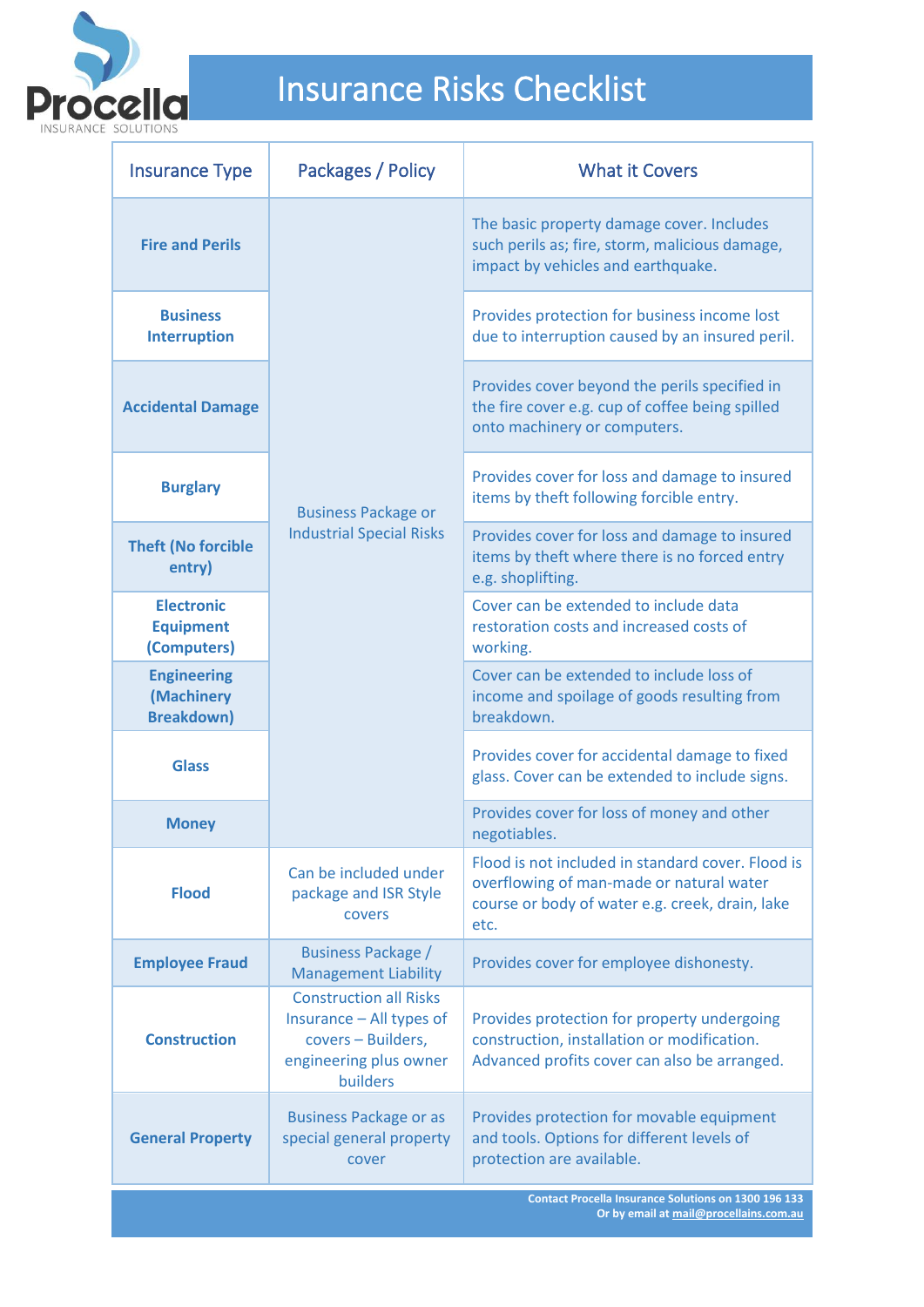

| <b>Insurance Type</b>                                | Packages / Policy                                                         | <b>What it Covers</b>                                                                                                                                                                                                                                                                                            |
|------------------------------------------------------|---------------------------------------------------------------------------|------------------------------------------------------------------------------------------------------------------------------------------------------------------------------------------------------------------------------------------------------------------------------------------------------------------|
| <b>Transit</b>                                       | <b>Transit Marine Policy</b>                                              | Provides protection for goods in transit.<br>Options for different levels of protection are<br>available. Imports/Exports/Local                                                                                                                                                                                  |
| <b>Commercial Motor</b>                              | <b>Commercial Motor Policy</b><br>or Business Package<br><b>Policy</b>    | Provides protection for loss or damage to<br>commercial motor vehicles.                                                                                                                                                                                                                                          |
| <b>Plant and</b><br><b>Machinery</b>                 | Plant and machinery or<br><b>Business Package Policy</b>                  | Provides protection for loss or damage to plant<br>and machinery                                                                                                                                                                                                                                                 |
| <b>Downtime</b><br><b>(Business</b><br>Interruption) | <b>Commercial Motor Policy</b>                                            | Provided cover for loss of income following an<br>accident when your truck is off the road<br>awaiting repairs.                                                                                                                                                                                                  |
| <b>Personal Accident</b><br>& illness                | <b>Personal Accident Policy</b>                                           |                                                                                                                                                                                                                                                                                                                  |
| <b>Tax Audit</b>                                     | <b>Business Package /</b><br><b>Management Liability</b><br><b>Policy</b> | Provides cover for the costs of fees incurred to<br>comply with an audit undertaken by the ATO<br>(does not cover the fines and taxes payable).                                                                                                                                                                  |
| <b>Trade Debtors</b>                                 | <b>Trade Credit Policy</b>                                                | Provides protection for your outstanding debts<br>up to agreed credit limits (where your debtor<br>becomes insolvent).                                                                                                                                                                                           |
| <b>Product Extortion</b><br>and Tamper               | <b>Product Extortion and</b><br><b>Tamper Policy</b>                      | Benefits can include payment for loss of market<br>share, cost of recall / destruction of your<br>product, transit for extortion cash carry.                                                                                                                                                                     |
| <b>Public &amp; Products</b><br><b>Liability</b>     | <b>Business Package Policy</b><br>or Stand-Alone Liability<br>Cover       | Provides cover for all amounts you become<br>legally liable to pay as compensation for<br>personal injury or property damage caused by<br>an occurrence in connection with your business<br>or products.                                                                                                         |
| <b>Manufacturers</b><br><b>Error &amp; Omissions</b> | Can be purchased as an<br>extension to General<br><b>Liability Policy</b> | Responds to the legal obligation to pay<br>financial damages to a third party arising out of<br>your negligence in designing or manufacturing<br>components or products.                                                                                                                                         |
| <b>Products Recall /</b><br><b>Contamination</b>     | <b>Product Recall /</b><br><b>Contamination Policy</b>                    | Provides cover to compensate for the essential<br>costs of recalling any product following a<br>discovery that it has an inherent capability for<br>causing death, injury or property damage due<br>to a manufacturing or packaging defect or it's<br>inability to perform in accordance with it's<br>guarantee. |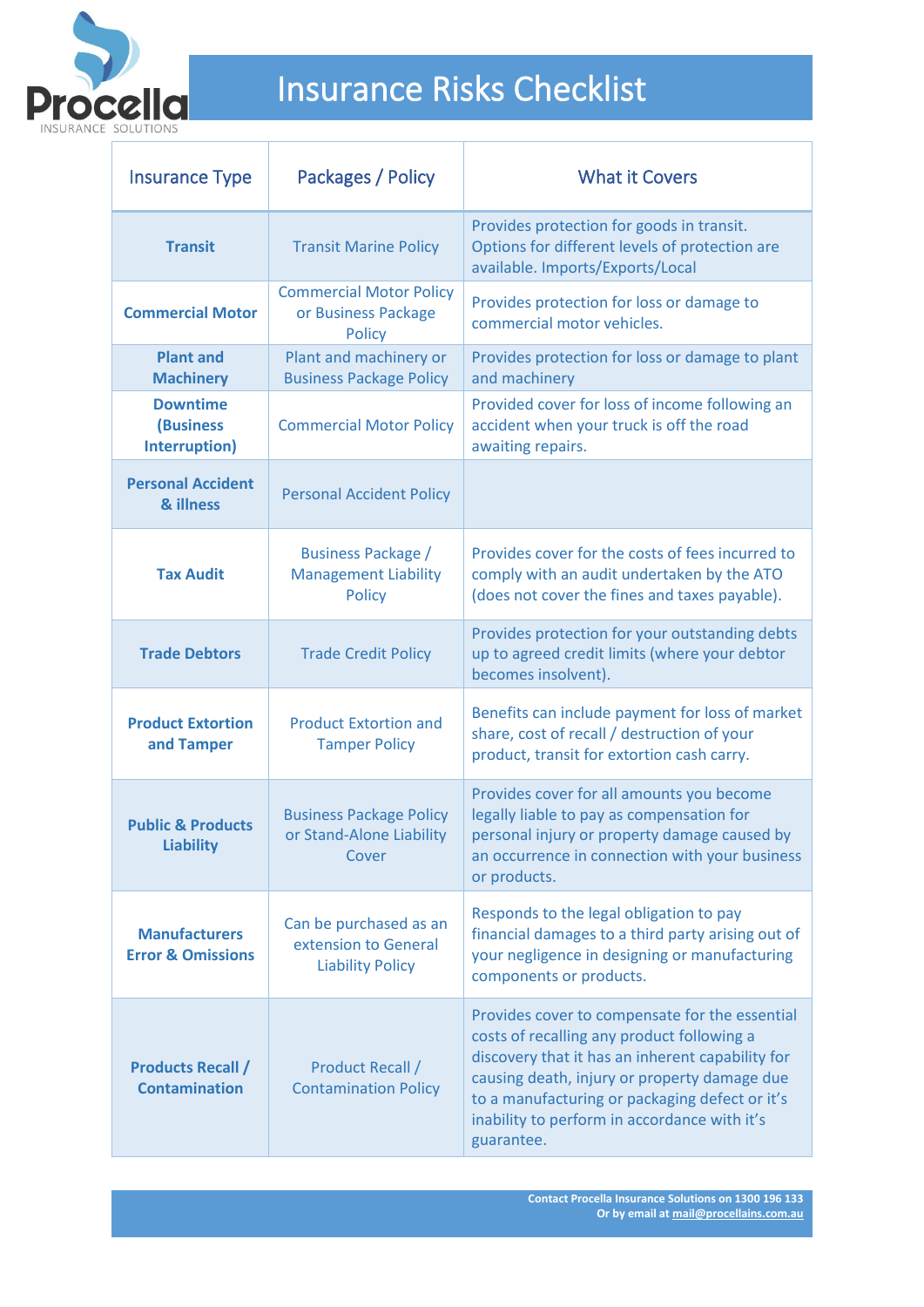

| <b>Insurance Type</b>                                | Packages / Policy                                                                                         | <b>What it Covers</b>                                                                                                                                                                                                                                                                                                                                                                                     |
|------------------------------------------------------|-----------------------------------------------------------------------------------------------------------|-----------------------------------------------------------------------------------------------------------------------------------------------------------------------------------------------------------------------------------------------------------------------------------------------------------------------------------------------------------------------------------------------------------|
| <b>Product Guarantee</b>                             | <b>Product Guarantee Policy</b>                                                                           | Will cover costs awarded against you if your<br>products fail to perform as intended and a 3rd<br>party software suffers financial loss.                                                                                                                                                                                                                                                                  |
| <b>Financial Loss</b>                                | Financial loss - resulting<br>from Product Guarantee                                                      | Financial loss incurred by buyers or third<br>parties resulting from the failure of products<br>to perform their intended function.                                                                                                                                                                                                                                                                       |
| <b>Professional</b><br><b>Indemnity</b>              | <b>Professional Indemnity</b><br><b>Policy</b>                                                            | If you provide medical or paramedical service,<br>legal advice, financial advice, architectural or<br>engineering advice, or charge fees for any<br>advice or do any design work, you need to<br>consider this cover as no protection is<br>provided by standard public liability policy                                                                                                                  |
| <b>Directors &amp;</b><br><b>Officers' Liability</b> | <b>Directors and Officers</b><br>Policy or included under<br><b>Management Liability</b><br><b>Policy</b> | Directors and officers of companies have<br>extensive duties imposed upon them both at<br>common law and by legislation. In the event<br>that legal action is instituted against a<br>director his person assets can be at risk. A<br>director found negligent in the performance<br>of his duties is unable to seek indemnification<br>from his company as such indemnification is<br>prohibited at law. |
| <b>Employment</b><br><b>Practices Liability</b>      | <b>Employment Practices</b><br>Policy or Included under<br><b>Management Liability</b><br><b>Policy</b>   | Cover for employers for claims brought by<br>employees for harassment, unfair dismissal<br>etc.                                                                                                                                                                                                                                                                                                           |
| <b>Legal Expenses</b>                                | <b>Legal Liability</b>                                                                                    | Legal fees reimbursement is provided under<br>many circumstances if you are sued or wish to<br>pursue your rights at law for such things as;<br>contracts, employment, criminal defence,<br>patents, copyright, registered designs, motor<br>vehicle, trade practices.                                                                                                                                    |
| <b>Environmental</b><br><b>Impairment</b>            | <b>Environmental Impairment</b><br><b>Policy</b>                                                          | This policy will provide protection for the<br>costs associated with unforeseen and<br>gradually occurring environmental<br>impairment.                                                                                                                                                                                                                                                                   |
| <b>Carriers Liability</b>                            | <b>Carriers Liability Policy</b>                                                                          | Provides protection for carriers for damage to<br>property of others whilst in their care custody<br>and control and whilst being carried.                                                                                                                                                                                                                                                                |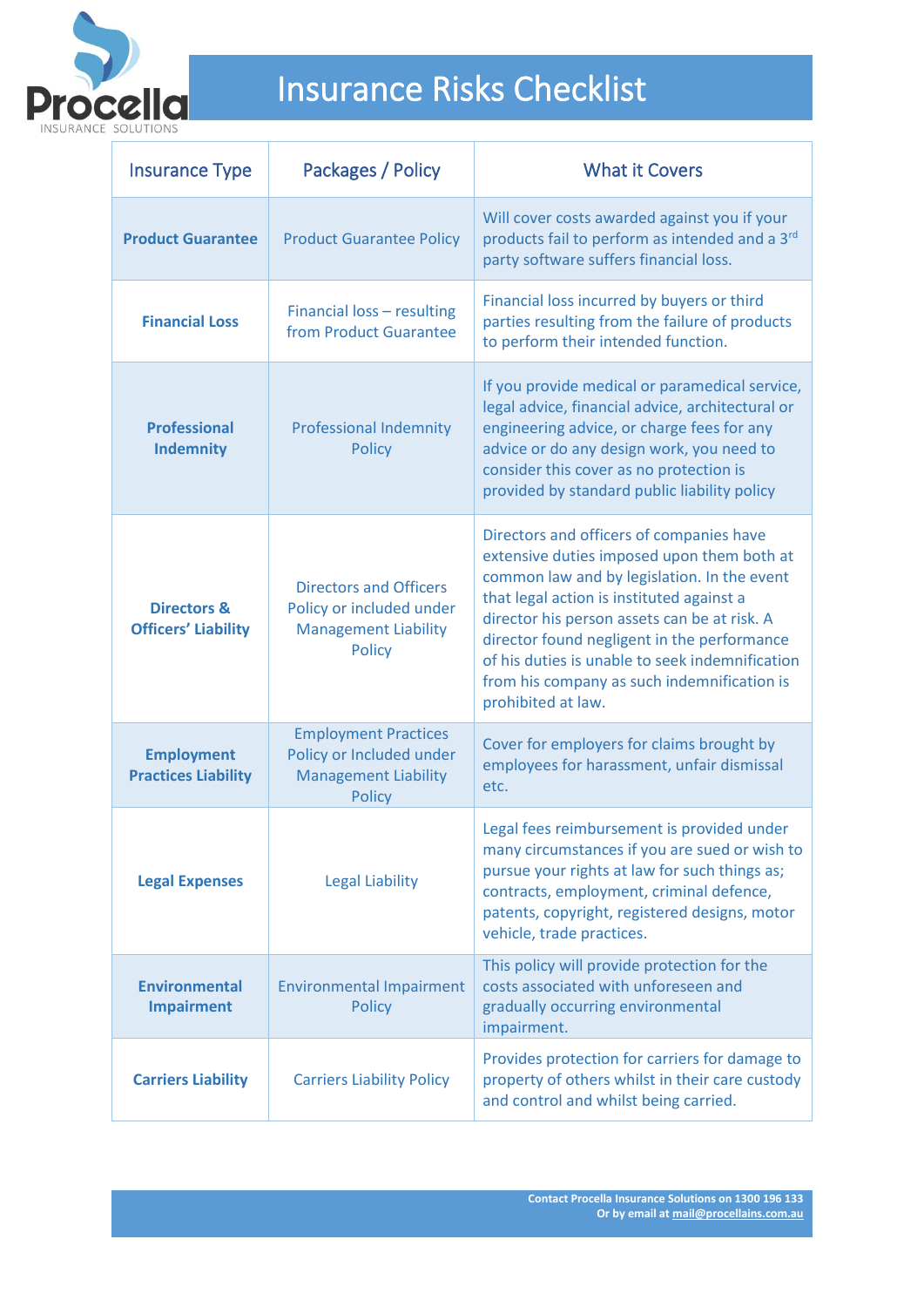

| <b>Insurance Type</b>                                | Packages / Policy                                | <b>What it Covers</b>                                                                                                                                                                                                                                                                                                                                                                                                                                                     |
|------------------------------------------------------|--------------------------------------------------|---------------------------------------------------------------------------------------------------------------------------------------------------------------------------------------------------------------------------------------------------------------------------------------------------------------------------------------------------------------------------------------------------------------------------------------------------------------------------|
| <b>Workers</b><br><b>Compensation</b>                | <b>Workers Comp Policy</b>                       | Workers compensation is compulsory if you<br>have employees (or deemed workers).<br>Serious penalties including gaol are in force.<br>You need to also consider policies in other<br>states and territories to protect yourself<br>against different benefits that apply in other<br>jurisdictions.                                                                                                                                                                       |
| <b>**Disability &amp; Life</b><br><b>Insurance</b>   | <b>Disability &amp; Life Policy</b>              | Protection for your income following<br>disability. Life Insurance. Keyman Insurance.                                                                                                                                                                                                                                                                                                                                                                                     |
| <b>Personal Insurance</b>                            | Private Motor / Home etc.<br><b>Style Policy</b> | Home, car, boat etc                                                                                                                                                                                                                                                                                                                                                                                                                                                       |
| **Key Person<br><b>Protection Capital</b>            | Life Insurance Style Policy                      | Provides protection for the capital value of<br>the business which may be reduced by the<br>loss of a key person or replace the income<br>generated by the key person to service any<br>business debt.                                                                                                                                                                                                                                                                    |
| ** Key Person<br><b>Protection</b><br><b>Revenue</b> |                                                  | Provides protection for the revenue that<br>would have been generated by the key<br>person and / or the extra costs incurred in<br>finding a suitable replacement including<br>recruiting cost / training costs for the key<br>person.                                                                                                                                                                                                                                    |
| **Buy Sell<br><b>Insurance</b>                       |                                                  | Provides protection for both he remaining<br>shareholders estate on the death or<br>disablement of a shareholder. This<br>arrangement is a legal agreement that<br>provides for the departing business owner (or<br>their estate) to sell their interest to the<br>remaining owners, and for the remaining<br>owners to purchase the departing owner's<br>interest in the business at fair market value.<br>The purchase of the business share is funded<br>by insurance. |

T \*\*NOTE: We do not provide Insurance Policies for the products marked in Red. However, this is an overview of what these policies can cover.